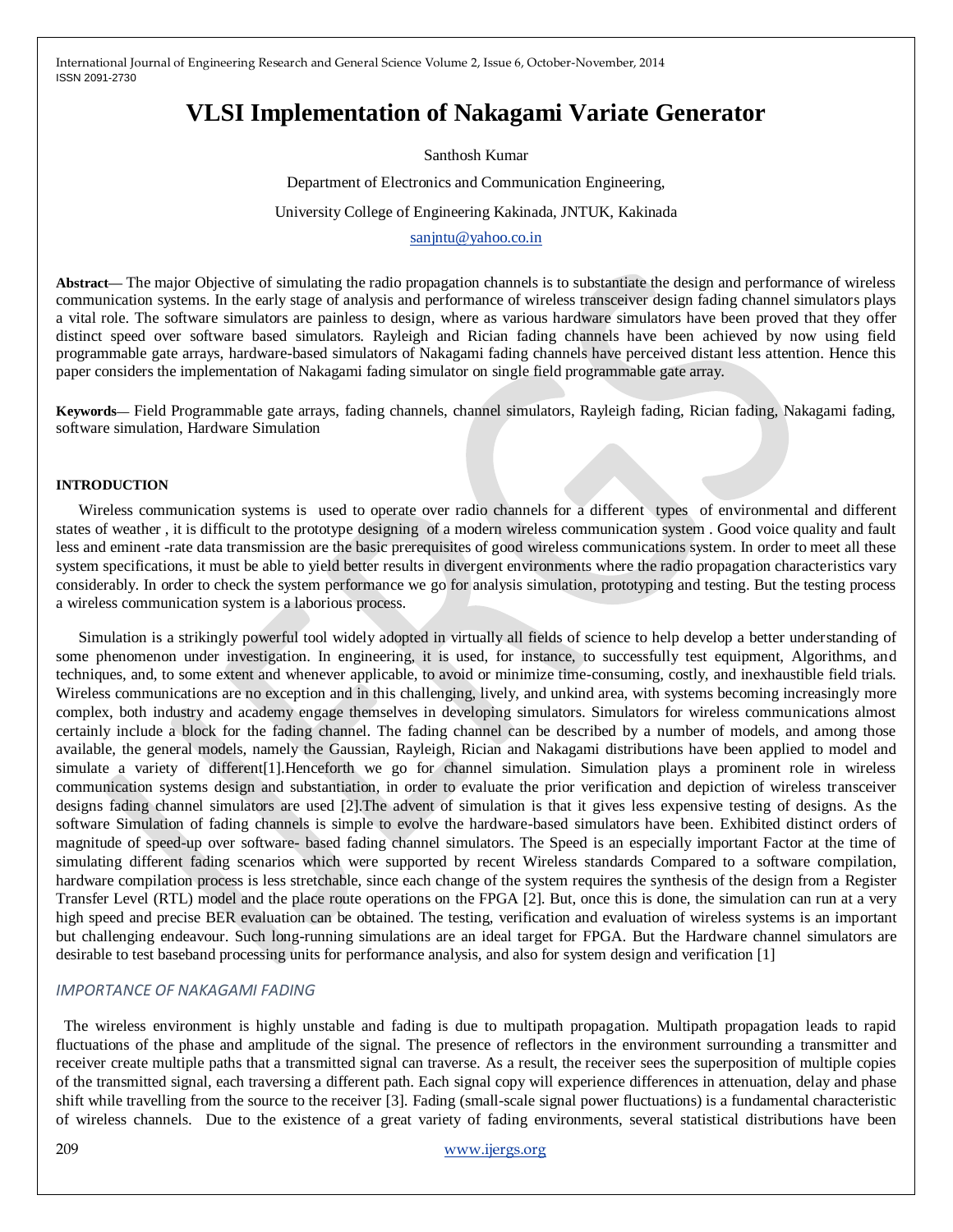proposed for channel modelling of fading envelopes under short-term, long-term, and mixed fading conditions. Short-term fading models include the well-known Rayleigh, Rice, Hoyt, and Nakagami [3] Among of these distributions exists that well describe the statistics of the mobile radio signal the Nakagami- distribution has been given a special attention for its ease of manipulation and wide range of applicability. More importantly, the Nakagami- distribution has been found to be a very good fitting for the mobile radio channel [7]

The Nakagami-m distribution has founded many applications in technical sciences. It has been shown by extensive empirical measurement that this distribution is an appropriate model for radio links this kind of distribution has been used in many engineering applications statistical distribution which can accurately model a variety of fading environments. It has greater flexibility in matching some empirical data than the Rayleigh, Lognormal or Rice distributions owing to its characterization of the received signal.The Nakagami fading is known to be a special case of Rayleigh fading and it possesses good auto correlation properties. This is used to study the moderate to severe fading channels using distinct values of parameter m. the Nakagami fading is similar to Rayleigh fading when the value of m=1. The augmentation of numerous Rayleigh-fading signals which were independent and identically distributed (i.i.d.) yields a signal with Nakagami distributed amplitude [3]. The Nakagami distribution matches some empirical data better than other distributions. In order to analyze the stats and ability of fading channel environment in complicate media like urban environment, we go for the Nakagami distribution [7].

## **DESIGN APPROACH OF NAKAGAMI FADING CHANNEL SIMULATOR**

 In order to generate Nakagami variates first we generates a correlated Rayleigh variates, and. The hardware model first generates correlated Rayleigh fading variates and then a sequence of logarithmic and linear domain. [1] Segmentations along with piece-wise linear approximations is used to precisely implement the nonlinear numerical functions used to transform the correlated Rayleigh fading process into Nakagami- variates [1]. In order to generate the Rayleigh Variates from Rayleigh variate generator. In distinct types of variate generators can be yielded from the uniform random number generators. To hatch the random numbers we use LFSR (Linear feedback shift register).Here LFSR is used as a Random number generator.

# *GENERATION OF RANDOM NUMBERS USING LFSR*

 Random numbers are generated by various methods. The two types of generators used for random number generation are pseudo random number generator (PRNG) and True random number generator (TRNG). The numbers generated are random because no polynomial – time algorithm can describe the relation amongst the different numbers of the sequence. Numbers generated by true random number generator (TRNG) or cryptographically secure pseudo random number generator (CSPRNG). The sources of randomness in TRNG are physical phenomena like lightning, radioactive decay, thermal noise etc. The source of randomness in CSPRNG is the algorithm on which it is based.

A linear feedback shift register (LFSR) is a shift register whose input bit is a linear function of its previous state. The only linear function of single bits is xor, thus it is a shift register whose input bit is driven by the exclusive-or (xor) of some bits of the overall shift register value [5]

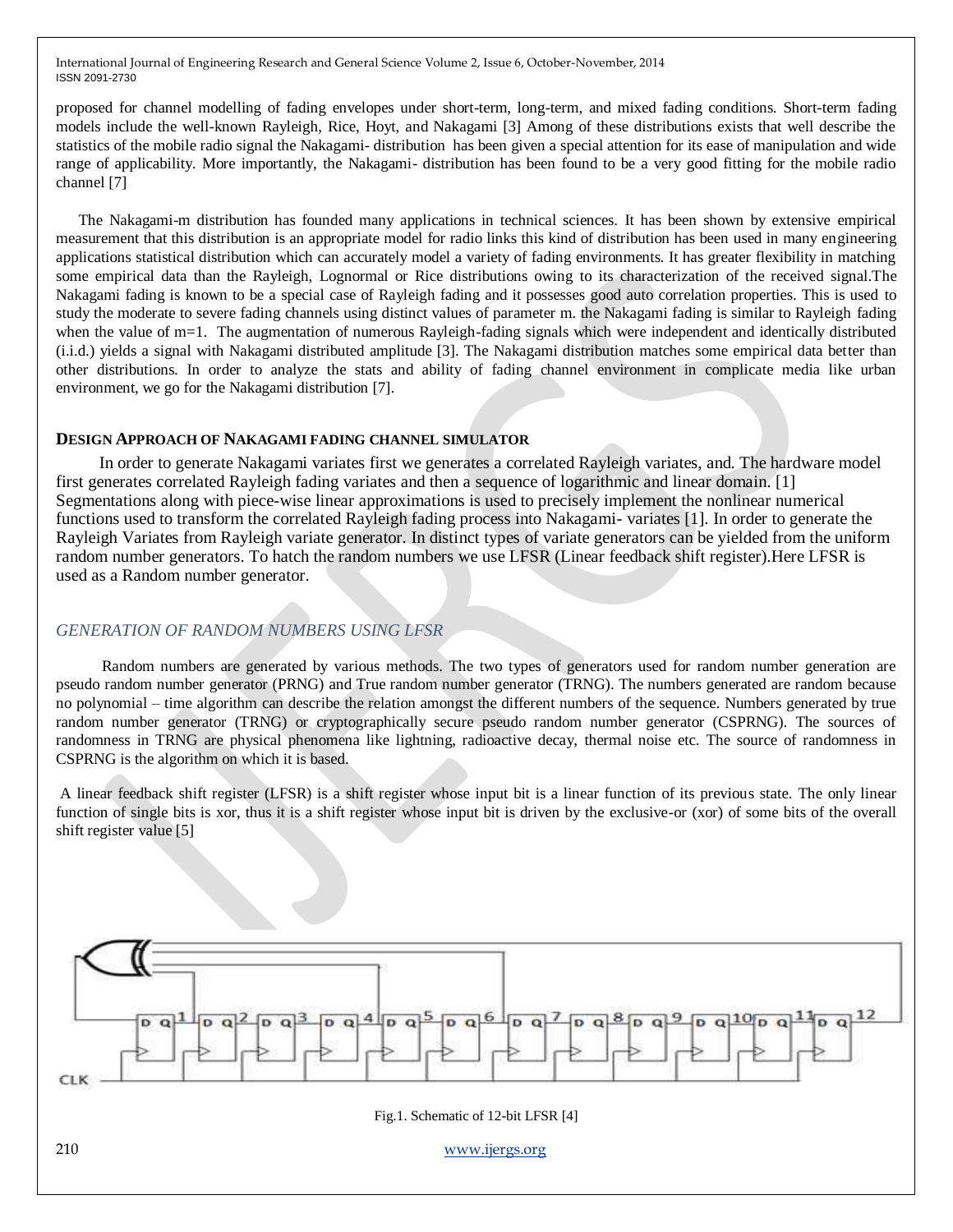Here we are using 12-bit LFSR hence the number of random variables generated  $=4k$  (i.e.4096 numbers) In order to generate the LFSR with large sequence we have to opt appropriate feedback polynomial which was presented by Xilinx. The construction of 12-bit LFSR using simple D flip flops is as shown in Fig.1.

## *GENERATION OF RAYLEIGH VARIABLES*

The generation of different types of random number by using LFSR's is shown in Fig.2 In order to generate different random variables from uniform random number generator Box Muller algorithm and Inverse transformation method plays a vital role. The conclusion of Box Muller algorithm is as follows [6].If U1 and U2 are two random variables of interval(0,1) then consult the two random variables X1,X2 such that [6]



Then (X1, X2) were the duo of random variables which follows Normal distribution with zero mean and unit variance. Coming to the architectural design uniform random numbers were generated by 12-bit LFSR's then look up table (LUT) is used to calculate and store the values of X1 and X2. As the LFSR yachted 4096 random numbers [4]

The LUT uses 4 RAM's such that each RAM can accommodate 1024 states (i.e. 1K X 16-bit) for each expression [4]. The value of sigma is the variance ( $\sigma^2$ ) of the Rayleigh distribution. The non restoring divider is used to divide the Value of X2 with the value of lambda  $(\lambda)$  to yield the exponential distribution. The Rayleigh distributed output is having only magnitude(r) and it is converted into a complex number  $(c_i + jc_q)$  with two variates  $c_i$  and  $c_q$  having zero mean and Equal variance. Such that the value of  $r_R^2$  is modulus of the complex number [2]



211 [www.ijergs.org](http://www.ijergs.org/)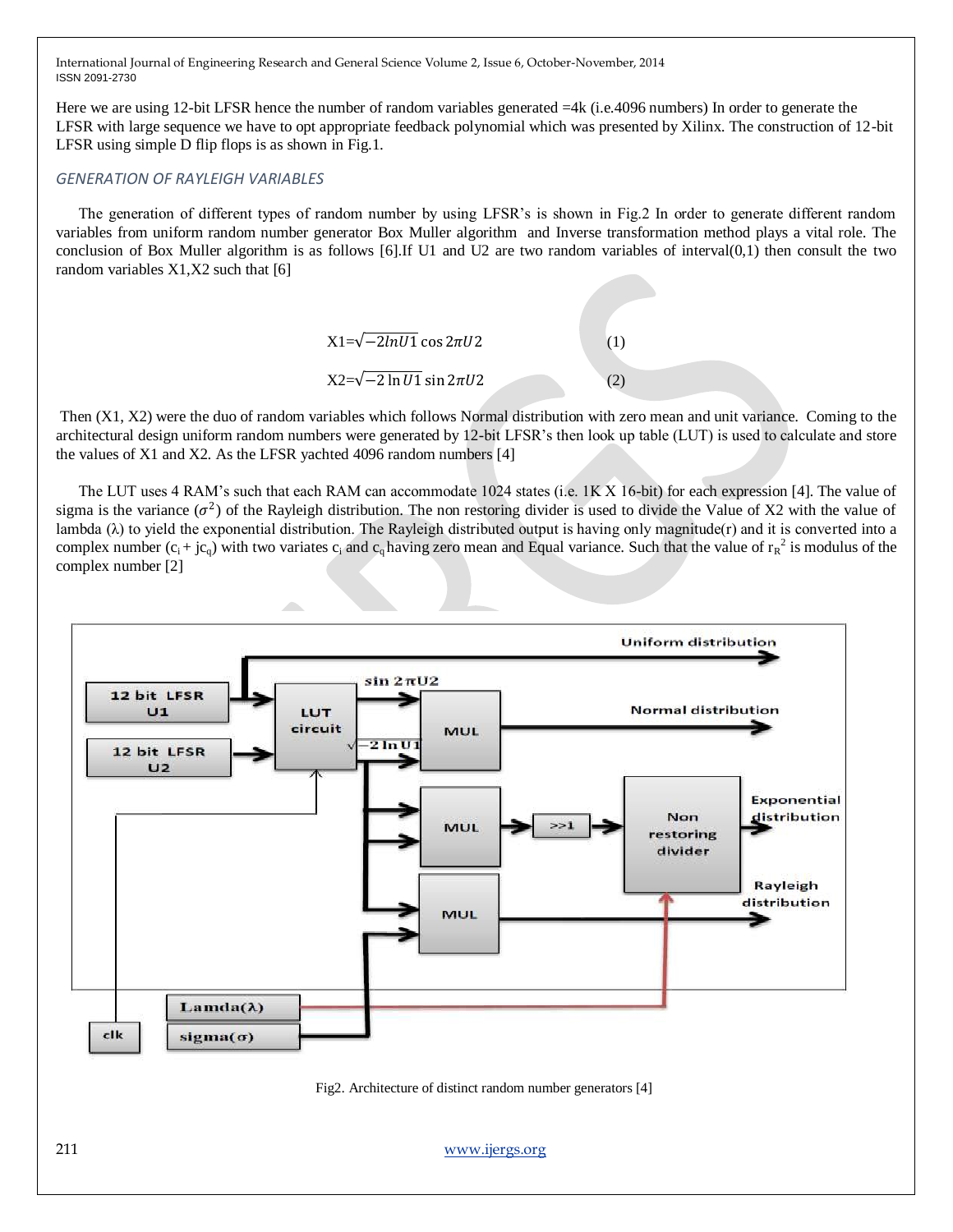## *DESIGN OF NAKAGAMI FADING CHANNEL SIMULATOR*



Fig.3. Nakagami variate Generator [1]

A high-level block diagram of Nakagami variate generator is shown in above figure. First the Rayleigh Variate Generator block generates a sequence of zero-mean unit-variance Complex Gaussian random variates  $c=c_i + jc_q$  and the Squared envelope  $r_R^2$  from the corresponding Rayleigh process is calculated as  $r_R^2 = c_i^2 + c_q^2$  Then the transfer function g  $(r_R^2)$  is approximated in [1] and the inphase and quadrature components are found by multiplying the Transfer function by  $c_i$  and  $c_j$  respectively.

#### *GENERATION OF NAKAGAMI VARIATES*

A uniform random variable U can be transformed into a Nakagami- random variable  $n_N$  using he nonlinear transformation of its ICDF as in below equation [1].

$$
n_{N=}F_N^{-1}(U)
$$
\n(3)

 $F_N^{-1}$  is the inverse Nakagami-cdf in this process first Rayleigh RVs with the desired ACF are generated. A sequence of Rayleigh random variates  $r_R$  can be transformed into samples with a uniform distribution and the same ACF between samples using the inverse CDF transformation [1].

$$
U = F_R(r_R) = 1 - e^{-\frac{r_R^2}{2\sigma^2}}
$$
 (4)

Then the uniform random variates transform into Nakagami variates using Eq.3. A useful rational proportional approximation for

 $F_N^{-1}(U)$  is proposed as follows [1]

$$
F_N^{-1}(U) \approx \eta(U) + \frac{a_1 \eta(U) + a_2 \eta(U)^2 + a_3 \eta(U)^3}{1 + b_1 \eta(U) + b_2 \eta(U)^2}
$$
 (5)  
where  $\eta(U) = \sqrt[m]{\ln \frac{1}{1-u}}$  (6)

For a given value of m, the five coefficients  $a_1$ ,  $a_2$ ,  $a_3$ ,  $b_1$  and  $b_2$  are calculated to minimize the approximation error. Suitable coefficient values for different values of m [7]. Now the generated Nakagami variates are

$$
\dot{N} = g (r_R^2) * (c_i + jc_q)
$$
 (7)

Where the transfer function g  $(r_R^2) = \frac{F_N^{-1}(1-e^{-\frac{r_R^2}{2\sigma^2}})}{\sqrt{r_R^2}}$  $2\sigma^2$ )  $\frac{(1-e^{-2\omega})}{\sqrt{r_R^2}}$  (8)

212 [www.ijergs.org](http://www.ijergs.org/)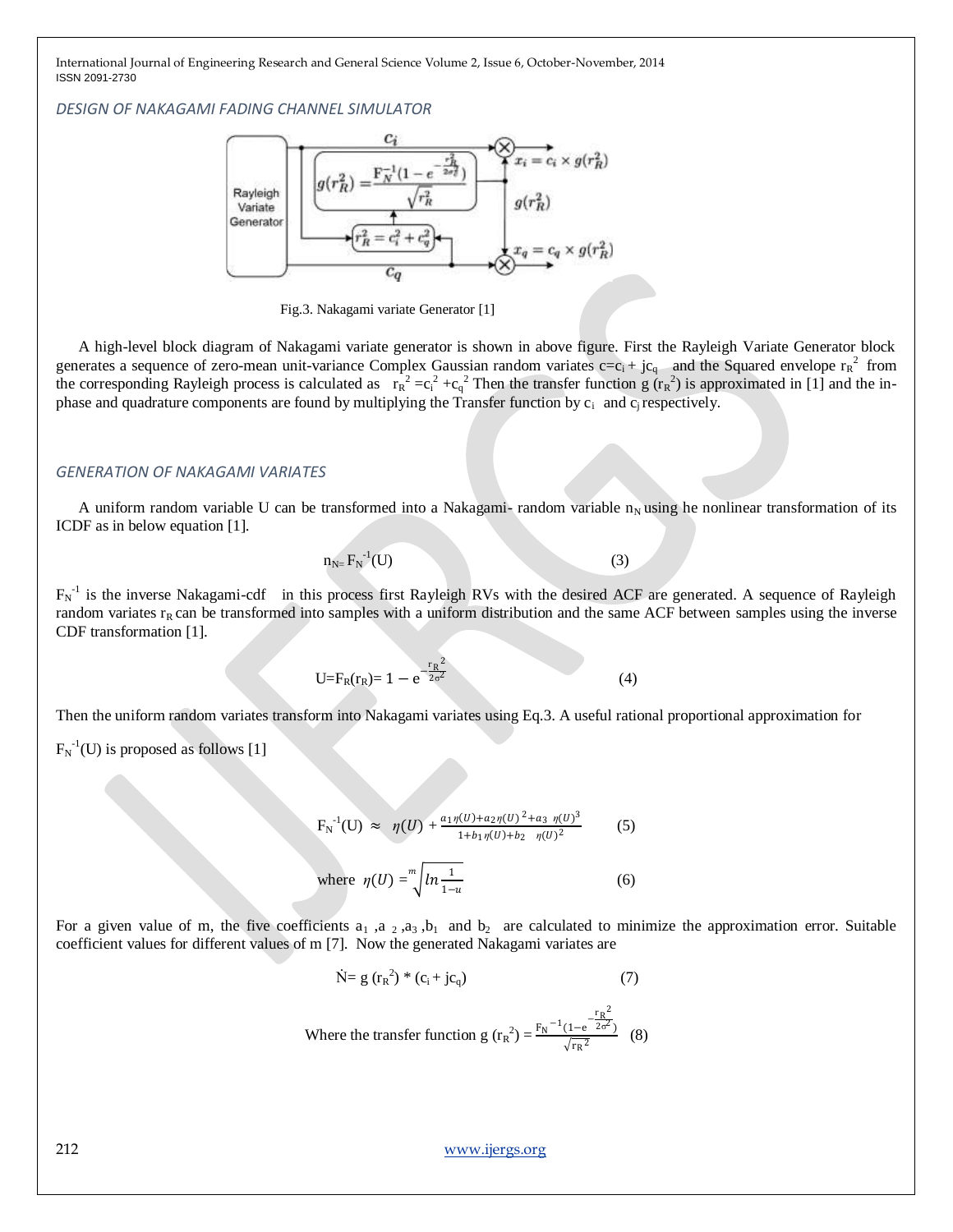## *RESULTS AND SIMULATIONS*

This architecture of random number generator was implemented and Nakagami variate generators are practically in Xilinx ISE. The following shows the practical results of various random number generators, LFSR and Nakagami Variate Generator. The complete architecture design was implemented on Xilinx. The results of simulation for the values of sigma=2 are observed in Fig.4 and Fig.5 It is clear from the simulation results that all the numbers for all distributions are generated in every clock cycle.

|    |              |                            |      |              | $2,077.907$ ns |              |              |              |
|----|--------------|----------------------------|------|--------------|----------------|--------------|--------------|--------------|
| Æ  | <b>Name</b>  | <b>Value</b>               |      | 2,050 ns     |                | 2,100 ns     | 2,150 ns     | 2,200 ns     |
| ø  | l∏, dk       | $^{\circ}$                 |      |              |                |              |              |              |
|    | rst<br>њ     |                            |      |              |                |              |              |              |
|    |              | pseu_rand[11:0 10000000000 |      | 100000000000 |                | 000000000001 | 000000000011 | 000000000111 |
|    | seed[11:0]   | 10000000000                |      |              |                |              | 100000000000 |              |
| 企上 | biffer[11:0] | 00000000000                | 1000 | 000000000001 |                | 000000000011 | 000000000111 | 000000001111 |
|    |              |                            |      |              |                |              |              |              |

Fig.4. Simulation Results of 12-bit LFSR

| Mame             |                            | Value        |  |  |                                               | 1,020 m                                                                                                                                   |  |          | 1,030 m |                                                                 |  |                                                                                                                                                                                                                                                     | почот             |
|------------------|----------------------------|--------------|--|--|-----------------------------------------------|-------------------------------------------------------------------------------------------------------------------------------------------|--|----------|---------|-----------------------------------------------------------------|--|-----------------------------------------------------------------------------------------------------------------------------------------------------------------------------------------------------------------------------------------------------|-------------------|
| Ш ак             |                            | $\mathbf{a}$ |  |  |                                               |                                                                                                                                           |  |          |         |                                                                 |  |                                                                                                                                                                                                                                                     |                   |
|                  | rst                        |              |  |  |                                               |                                                                                                                                           |  |          |         |                                                                 |  |                                                                                                                                                                                                                                                     |                   |
|                  | seed[4:0]                  | 10000        |  |  |                                               |                                                                                                                                           |  | 10000    |         |                                                                 |  |                                                                                                                                                                                                                                                     |                   |
|                  | buffer1[4:0]               | 00111        |  |  |                                               | $1$ $(11011)(101100)(01100)(11001)(10010)(00101)(01010)(10100)(01000)$                                                                    |  |          |         |                                                                 |  | (10000)(00001)(00011)(00111)(01110)(11101                                                                                                                                                                                                           |                   |
|                  | pseu rand[4:0]             | 00011        |  |  |                                               | $0$ (11101)(11011)(10110)(01100 (11001)(10010)(00401)(01010)(10100)                                                                       |  |          |         |                                                                 |  | 01000 (10000 00001 00011 00111 01110                                                                                                                                                                                                                |                   |
|                  | uniform                    | 0.000000     |  |  |                                               | 1. $\angle$ (29.0 $\angle$ (27.0 $\angle$ (22.0 $\angle$ (12.0 $\angle$ (25.0 $\angle$ (18.0 $\angle$ (5.00 $\angle$ (10.0 $\angle$ (20.0 |  |          |         | (8.00)(16.0)(1.0 <b>b</b> )(3. <mark>00)(7.00</mark>            |  |                                                                                                                                                                                                                                                     | Жичош             |
|                  | <b>Illi</b> rayleigh       | 2.964608     |  |  | 4.000 (5.49.00) (5.4 1.00 (4.9 2.00 (4.45.00) | (5.07)(4.00)(3.50)(4.20)(4.09                                                                                                             |  |          |         | $(4.07)(4.70)(0.00)(2.96)(4.94$                                 |  |                                                                                                                                                                                                                                                     | 1415911           |
|                  | <b>Il stama</b>            | 2.000000     |  |  |                                               |                                                                                                                                           |  | 2,000000 |         |                                                                 |  |                                                                                                                                                                                                                                                     |                   |
|                  | il. tempir                 | 2.197225     |  |  | $5$ (6, 73)(6, 59)(6, 10)(4, 96)              | $(6,43)(5,70)(3,21)(4,60)(5,99$                                                                                                           |  |          |         | $(4.15)(5.54)(0.00)(2.19)(3.09$                                 |  |                                                                                                                                                                                                                                                     | 5127%             |
|                  | temp2r                     | 1.402304     |  |  |                                               | 2. $\left(2, 59\right)$ (2.55)(2.48)(2.22)(2.53)(2.40)(1.79)(2.14)(2.44                                                                   |  |          |         | (2,03…)(2,35…)(0,0 <mark>0</mark> …)(1, <mark>48…)(1,97…</mark> |  |                                                                                                                                                                                                                                                     | 302129m           |
|                  | $\mathbb{R}$ temp11        | 0.000009     |  |  |                                               | 0 $(0.99)(0.99)(0.99)(0.99)(0.99)(0.99)(0.99)(0.95)(0.99)(0.99)$                                                                          |  |          |         | (0.98…)(0.99…)(0.00…)(0. <mark>58…)(0.97…</mark>                |  |                                                                                                                                                                                                                                                     | (0.99 m           |
| л. х             |                            | -2.197225    |  |  |                                               | $(4.9)(-6.7)(-6.5)(-6.1)(-4.9)(-6.4)(-5.7)(-3.2)(-4.6)(-5.9)$                                                                             |  |          |         |                                                                 |  | $(1,1,)(-5,5,)(-0,0,)(-3,1,)(-3,0)$                                                                                                                                                                                                                 | <b>CALIFORNIA</b> |
|                  | <b>E</b> notu<br>/n_of_u/x | 2.109419     |  |  |                                               | 1. $\{(1, 35)(1, 34)(1, 33)(1, 30)(1, 34)(1, 32)(1, 21)(1, 28)(1, 33$                                                                     |  |          |         |                                                                 |  | (1, 26  )(1, 32  )(0,0þ )(1, 13  )(1, 25  )(1, 31                                                                                                                                                                                                   |                   |
| ll at            |                            | 0.41000      |  |  |                                               |                                                                                                                                           |  | 0.415900 |         |                                                                 |  |                                                                                                                                                                                                                                                     |                   |
| J) a2            |                            | $= 0.010000$ |  |  |                                               |                                                                                                                                           |  | 0.318800 |         |                                                                 |  |                                                                                                                                                                                                                                                     |                   |
| 11 a a           |                            | 0.263400     |  |  |                                               |                                                                                                                                           |  | 0.263400 |         |                                                                 |  |                                                                                                                                                                                                                                                     |                   |
| $\mathbf{a}$ bi  |                            | $= 0.025400$ |  |  |                                               |                                                                                                                                           |  | 0.825400 |         |                                                                 |  |                                                                                                                                                                                                                                                     |                   |
| $\mathbf{F}$ b2  |                            | 0.220800     |  |  |                                               |                                                                                                                                           |  | 0.220800 |         |                                                                 |  |                                                                                                                                                                                                                                                     |                   |
| he e             | temp1                      | 0.449636     |  |  |                                               |                                                                                                                                           |  |          |         |                                                                 |  | $0.51$ $(0.63)(0.62)(0.61)(0.53)(0.62)(0.60)(0.55)(0.56)(0.61)(0.64)(0.60)(0.05)(0.44)(0.53)(0.59)(0.55)(0.55)(0.56)(0.57)(0.58)(0.59)(0.59)(0.59)(0.59)(0.59)(0.59)(0.59)(0.59)(0.59)(0.59)(0.59)(0.59)(0.59)(0.59)(0.59)(0$                       |                   |
|                  | $\mu$ temp2                | ロミコルモエ田コ     |  |  |                                               |                                                                                                                                           |  |          |         |                                                                 |  | $(0)(0.20)(0.20)(0.29)(0.30)(0.20)(0.29)(0.32)(0.30)(0.29)(0.30)(0.29)(1.00)(0.20)(0.34)(0.30)(0.30)(0.30)(0.30)(0.30)(0.30)(0.30)(0.30)(0.30)(0.30)(0.30)(0.30)(0.30)(0.30)(0.30)(0.30)(0.30)(0.30)(0.30)(0.30)(0.30)(0.30)($                      |                   |
|                  | <b>L</b> temp3             | 2.400250     |  |  |                                               |                                                                                                                                           |  |          |         |                                                                 |  | 3 >(3,54)(3,52)(3,46)(3,23)(3,50)(3,40)(2,77)(3,15)(3,43)(3,94)(3,35)(0,0p)(2,43)(2,97)(3,30                                                                                                                                                        |                   |
| $\mathbf{u}$ and |                            | 0.822456     |  |  |                                               |                                                                                                                                           |  |          |         |                                                                 |  | 0 $(0.60)(0.60)(0.69)(0.72)(0.69)(0.70)(0.71)(0.73)(0.70)(0.74)(0.74)(0.74)(0.1)(0.2)(0.75)(0.71)(0.71)(0.71)(0.71)(0.71)(0.71)(0.71)(0.71)(0.71)(0.71)(0.71)(0.71)(0.71)(0.71)(0.71)(0.71)(0.71)(0.71)(0.71)(0.71)(0.71)($                         |                   |
|                  | nac inv cdf                | 2.438258     |  |  |                                               |                                                                                                                                           |  |          |         |                                                                 |  | 3 )(3,54)(3,5k)(3,46)(3,23)(3,50)(3,40)(2,77)(3,15)(3,13)(3,35)(3,35)(0,0þ)(2,43)(2,97)(3,30                                                                                                                                                        |                   |
|                  | Il nacagami                | 2.438258     |  |  |                                               |                                                                                                                                           |  |          |         |                                                                 |  | $\frac{1}{2}$ $\frac{1}{2}$ $\frac{1}{2}$ $\frac{1}{2}$ . $\frac{1}{2}$ $\frac{1}{2}$ $\frac{1}{2}$ $\frac{1}{2}$ $\frac{1}{2}$ $\frac{1}{2}$ $\frac{1}{2}$ $\frac{1}{2}$ $\frac{1}{2}$ $\frac{1}{2}$ $\frac{1}{2}$ $\frac{1}{2}$ $\frac{1}{2}$ $\$ |                   |

Fig5. Simulation results of Rayleigh and Nakagami random variate generators.



Fig.6. the contrast between standard Nakagami pdf and simulated pdf

The Fig.6 shows the similarity between the Hardware simulated Nakagami pdf and the standard Nakagami pdf